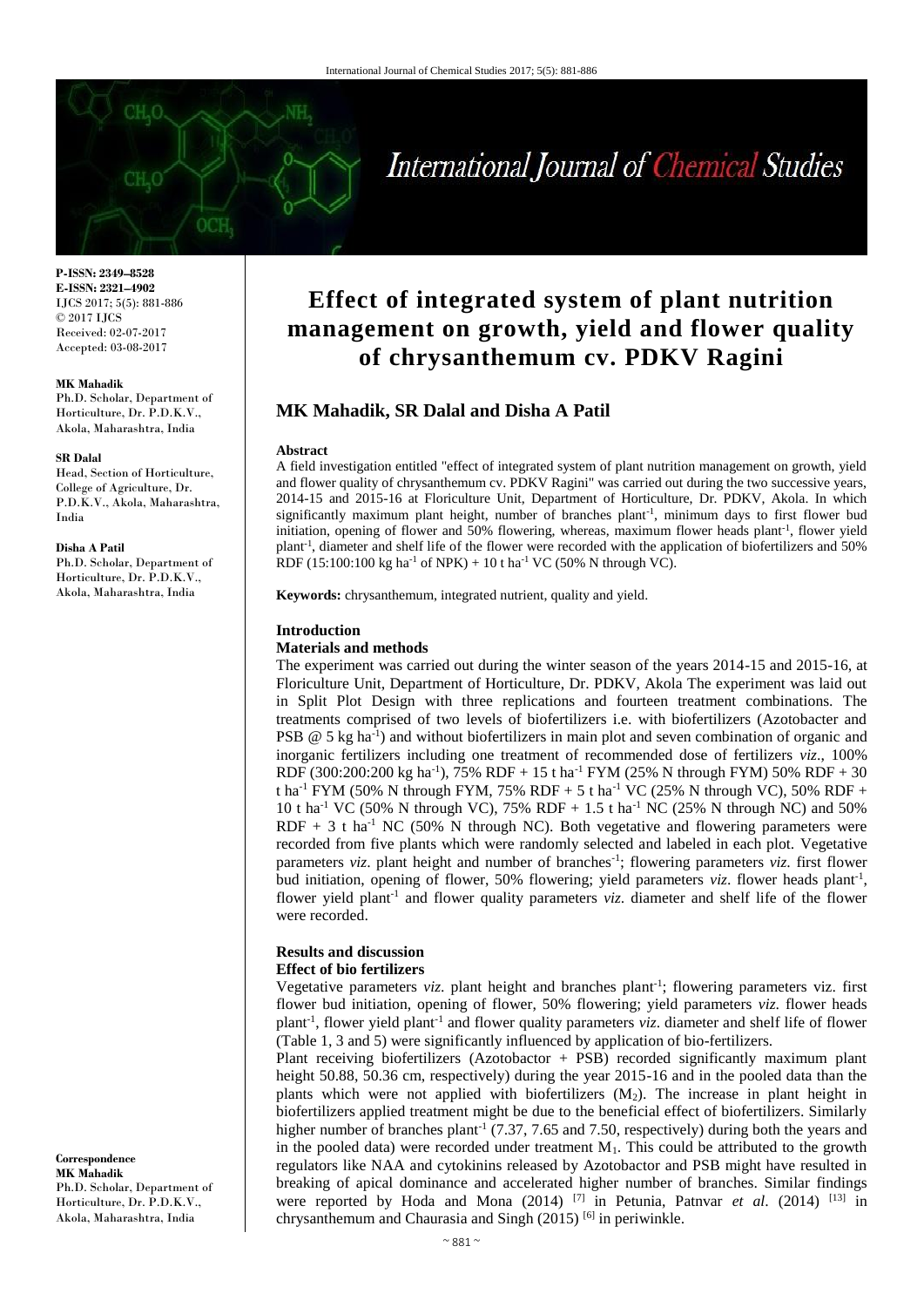| <b>Treatments</b>                            |                                       | <b>Plant height</b>        |        | Branches plant <sup>-1</sup> |         |        |  |  |
|----------------------------------------------|---------------------------------------|----------------------------|--------|------------------------------|---------|--------|--|--|
| Bio-fertilizers (M)                          | 2014-15                               | 2015-16                    | Pooled | 2014-15                      | 2015-16 | Pooled |  |  |
| $M_1$ – With bio-fertilizers                 | 49.83                                 | 50.88                      | 50.36  | 7.37                         | 7.65    | 7.50   |  |  |
| $M_2$ – Without bio-fertilizers              | 46.99                                 | 47.19                      | 47.09  | 7.01                         | 7.08    | 7.04   |  |  |
| 'F' Test                                     | <b>NS</b>                             | Sig                        | Sig    | Sig                          | Sig     | Sig    |  |  |
| $SE(m) +$                                    | 0.618                                 | 0.597                      | 0.215  | 0.052                        | 0.054   | 0.052  |  |  |
| $CD$ at 5%                                   |                                       | 3.631                      | 0.613  | 0.314                        | 0.326   | 0.206  |  |  |
|                                              | Organic and inorganic fertilizers (S) |                            |        |                              |         |        |  |  |
| $S_1 - 100 %$ RDF                            | 47.01                                 | 45.56                      | 46.29  | 6.83                         | 6.90    | 6.86   |  |  |
| $S_2 - 75$ % RDF + 15 t ha <sup>-1</sup> FYM | 48.32                                 | 49.25                      | 48.78  | 7.04                         | 7.26    | 7.15   |  |  |
| $S_3 - 50$ % RDF + 30 t ha <sup>-1</sup> FYM | 48.79                                 | 49.83                      | 49.31  | 7.41                         | 7.56    | 7.49   |  |  |
| $S_4 - 75$ % RDF + 5 t ha <sup>-1</sup> VC   | 48.75                                 | 49.74                      | 49.24  | 7.30                         | 7.39    | 7.34   |  |  |
| $S_5 - 50$ % RDF + 10 t ha <sup>-1</sup> VC  | 50.94                                 | 52.10<br>51.52             |        | 7.57                         | 7.96    | 7.76   |  |  |
| $S_6 - 75$ % RDF + 1.5 t ha <sup>-1</sup> NC | 47.31                                 | 48.13                      | 47.72  | 7.04                         | 7.02    | 7.03   |  |  |
| $S_7 - 50$ % RDF + 3 t ha <sup>-1</sup> NC   | 47.76                                 | 48.63                      | 48.19  | 7.10                         | 7.45    | 7.28   |  |  |
| 'F' Test                                     | Sig                                   | Sig                        | Sig    | Sig                          | Sig     | Sig    |  |  |
| SE (m) $\pm$                                 | 0.467                                 | 0.583                      | 0.215  | 0.087                        | 0.116   | 0.042  |  |  |
| $CD$ at 5%                                   | 1.364                                 | 1.702                      | 0.613  | 0.254                        | 0.339   | 0.119  |  |  |
|                                              |                                       | Interaction $(M \times S)$ |        |                              |         |        |  |  |
| 'F' Test                                     | Sig                                   | Sig                        | Sig    | NS.                          | NS.     | NS.    |  |  |
| $SE(m) +$                                    | 0.661                                 | 0.825                      | 0.431  | 0.123                        | 0.164   | 0.083  |  |  |
| $CD$ at $5%$                                 | 1.929                                 | 2.407                      | 1.226  |                              |         |        |  |  |

**Table 1:** Effect of integrated nutrient management on growth parameters of chrysanthemum plants

**Table 2:** Interaction effect of integrated nutrient management on growth parameters of chrysanthemum plants

|                                                                 |         | <b>Plant height</b> |        | Branches plant <sup>-1</sup> |         |        |  |  |
|-----------------------------------------------------------------|---------|---------------------|--------|------------------------------|---------|--------|--|--|
| <b>Treatments</b>                                               | 2014-15 | 2015-16             | Pooled | 2014-15                      | 2015-16 | Pooled |  |  |
| $M_1S_1$ - Biofertilizers + 100 % RDF                           | 44.04   | 45.46               | 44.75  | 7.07                         | 7.38    | 7.22   |  |  |
| $M_1S_2$ - Biofertilizers + 75% RDF + 15 t ha <sup>-1</sup> FYM | 50.47   | 51.42               | 50.94  | 7.31                         | 7.55    | 7.43   |  |  |
| $M_1S_3$ - Biofertilizers + 50% RDF + 30 t ha <sup>-1</sup> FYM | 50.67   | 51.73               | 51.20  | 7.59                         | 7.83    | 7.71   |  |  |
| $M_1S_4$ - Biofertilizers + 75% RDF + 5 t ha <sup>-1</sup> VC   | 50.58   | 51.59               | 51.08  | 7.52                         | 7.76    | 7.64   |  |  |
| $M_1S_5$ - Biofertilizers + 50% RDF + 10 t ha <sup>-1</sup> VC  | 54.08   | 55.27               | 54.67  | 7.63                         | 8.13    | 7.88   |  |  |
| $M_1S_6$ - Biofertilizers + 75% RDF + 1.5 t ha <sup>-1</sup> NC | 49.49   | 50.34               | 49.91  | 7.03                         | 7.25    | 7.14   |  |  |
| $M_1S_7$ - Biofertilizers + 50% RDF + 3 t ha <sup>-1</sup> NC   | 49.49   | 50.39               | 49.94  | 7.39                         | 7.62    | 7.51   |  |  |
| $M_2S_1 - 100 %$ RDF                                            | 49.98   | 45.67               | 47.82  | 6.59                         | 6.41    | 6.50   |  |  |
| $M_2S_2$ - 75% RDF + 15 t ha <sup>-1</sup> FYM                  | 46.17   | 47.08               | 46.62  | 6.77                         | 6.98    | 6.87   |  |  |
| $M_2S_3$ - 50% RDF + 30 t ha <sup>-1</sup> FYM                  | 46.91   | 47.93               | 47.42  | 7.23                         | 7.30    | 7.26   |  |  |
| $M_2S_4$ - 75% RDF + 5 t ha <sup>-1</sup> VC                    | 46.91   | 47.88               | 47.40  | 7.08                         | 7.03    | 7.05   |  |  |
| $M_2S_5$ - 50% RDF + 10 t ha <sup>-1</sup> VC                   | 47.81   | 48.94               | 48.37  | 7.51                         | 7.78    | 7.64   |  |  |
| $M_2S_6$ - 75% RDF + 1.5 t ha <sup>-1</sup> NC                  | 45.12   | 45.93               | 45.53  | 7.05                         | 6.79    | 6.92   |  |  |
| $M_2S_7$ - 50% RDF + 3 t ha <sup>-1</sup> NC                    | 46.02   | 46.88               | 46.45  | 6.81                         | 7.27    | 7.04   |  |  |
| 'F' Test                                                        | Sig     | Sig                 | Sig    | <b>NS</b>                    | NS.     | NS.    |  |  |
| SE (m) $\pm$                                                    | 0.661   | 0.825               | 0.431  | 0.123                        | 0.164   | 0.083  |  |  |
| $CD$ at 5%                                                      | 1.929   | 2.407               | 1.226  |                              |         |        |  |  |

**Table 3:** Effect of integrated nutrient management on flowering parameters of chrysanthemum

| <b>Treatments</b>                            | Days to first flower bud initiation<br>Days to opening of flower |                            |           |           |           | Days to 50% flowering |           |           |           |  |
|----------------------------------------------|------------------------------------------------------------------|----------------------------|-----------|-----------|-----------|-----------------------|-----------|-----------|-----------|--|
| Bio-fertilizers (M)                          | 2014-15                                                          | 2015-16                    | Pooled    | 2014-15   | 2015-16   | <b>Pooled</b>         | 2014-15   | 2015-16   | Pooled    |  |
| $M_1$ – With bio-fertilizers                 | 102.21                                                           | 99.85                      | 101.03    | 125.20    | 123.39    | 124.30                | 142.14    | 138.48    | 140.31    |  |
| $M_2$ – Without bio-fertilizers              | 110.88                                                           | 108.66                     | 109.77    | 134.70    | 132.48    | 133.59                | 158.38    | 148.86    | 153.62    |  |
| 'F' Test                                     | <b>NS</b>                                                        | Sig                        | Sig       | <b>NS</b> | Sig       | Sig                   | Sig       | Sig       | Sig       |  |
| SE (m) $\pm$                                 | 2.382                                                            | 1.417                      | 1.960     | 2.416     | 1.417     | 1.980                 | 1.730     | 1.460     | 1.601     |  |
| $CD$ at 5%                                   |                                                                  | 8.621                      | 7.695     |           | 8.621     | 7.775                 | 10.529    | 8.881     | 6.285     |  |
|                                              | Organic and inorganic fertilizers (S)                            |                            |           |           |           |                       |           |           |           |  |
| $S_1 - 100 %$ RDF                            | 114.42                                                           | 112.51                     | 113.46    | 137.65    | 137.66    | 137.65                | 162.00    | 155.83    | 158.92    |  |
| $S_2 - 75$ % RDF + 15 t ha <sup>-1</sup> FYM | 108.19                                                           | 105.00                     | 106.59    | 132.09    | 128.90    | 130.49                | 151.17    | 144.67    | 147.92    |  |
| $S_3 - 50$ % RDF + 30 t ha <sup>-1</sup> FYM | 99.91                                                            | 97.68                      | 98.79     | 122.56    | 120.33    | 121.44                | 143.67    | 135.67    | 139.67    |  |
| $S_4 - 75$ % RDF + 5 t ha <sup>-1</sup> VC   | 106.89                                                           | 105.28                     | 106.09    | 130.09    | 128.48    | 129.29                | 148.67    | 143.33    | 146.00    |  |
| $S_5 - 50$ % RDF + 10 t ha <sup>-1</sup> VC  | 94.51                                                            | 92.39                      | 93.45     | 116.61    | 114.49    | 115.55                | 132.50    | 127.50    | 130.00    |  |
| $S_6 - 75$ % RDF + 1.5 t ha <sup>-1</sup> NC | 111.69                                                           | 109.20                     | 110.45    | 136.34    | 133.85    | 135.10                | 159.00    | 150.67    | 154.83    |  |
| $S_7 - 50$ % RDF + 3 t ha <sup>-1</sup> NC   | 110.21                                                           | 107.74                     | 108.97    | 134.31    | 131.84    | 133.07                | 154.83    | 148.00    | 151.42    |  |
| 'F' Test                                     | Sig                                                              | Sig                        | Sig       | Sig       | Sig       | Sig                   | Sig       | Sig       | Sig       |  |
| SE (m) $\pm$                                 | 3.644                                                            | 4.133                      | 1.591     | 3.839     | 4.133     | 1.628                 | 3.281     | 4.109     | 1.517     |  |
| $CD$ at 5%                                   | 10.637                                                           | 12.065                     | 4.523     | 11.206    | 12.065    | 4.630                 | 9.576     | 11.994    | 4.316     |  |
|                                              |                                                                  | Interaction $(M \times S)$ |           |           |           |                       |           |           |           |  |
| 'F' Test                                     | <b>NS</b>                                                        | <b>NS</b>                  | <b>NS</b> | <b>NS</b> | <b>NS</b> | <b>NS</b>             | <b>NS</b> | <b>NS</b> | <b>NS</b> |  |
| SE (m) $\pm$                                 | 5.154                                                            | 5.846                      | 3.181     | 5.430     | 5.846     | 3.275                 | 4.640     | 5.812     | 3.035     |  |
| $CD$ at 5%                                   |                                                                  |                            |           |           |           |                       |           |           |           |  |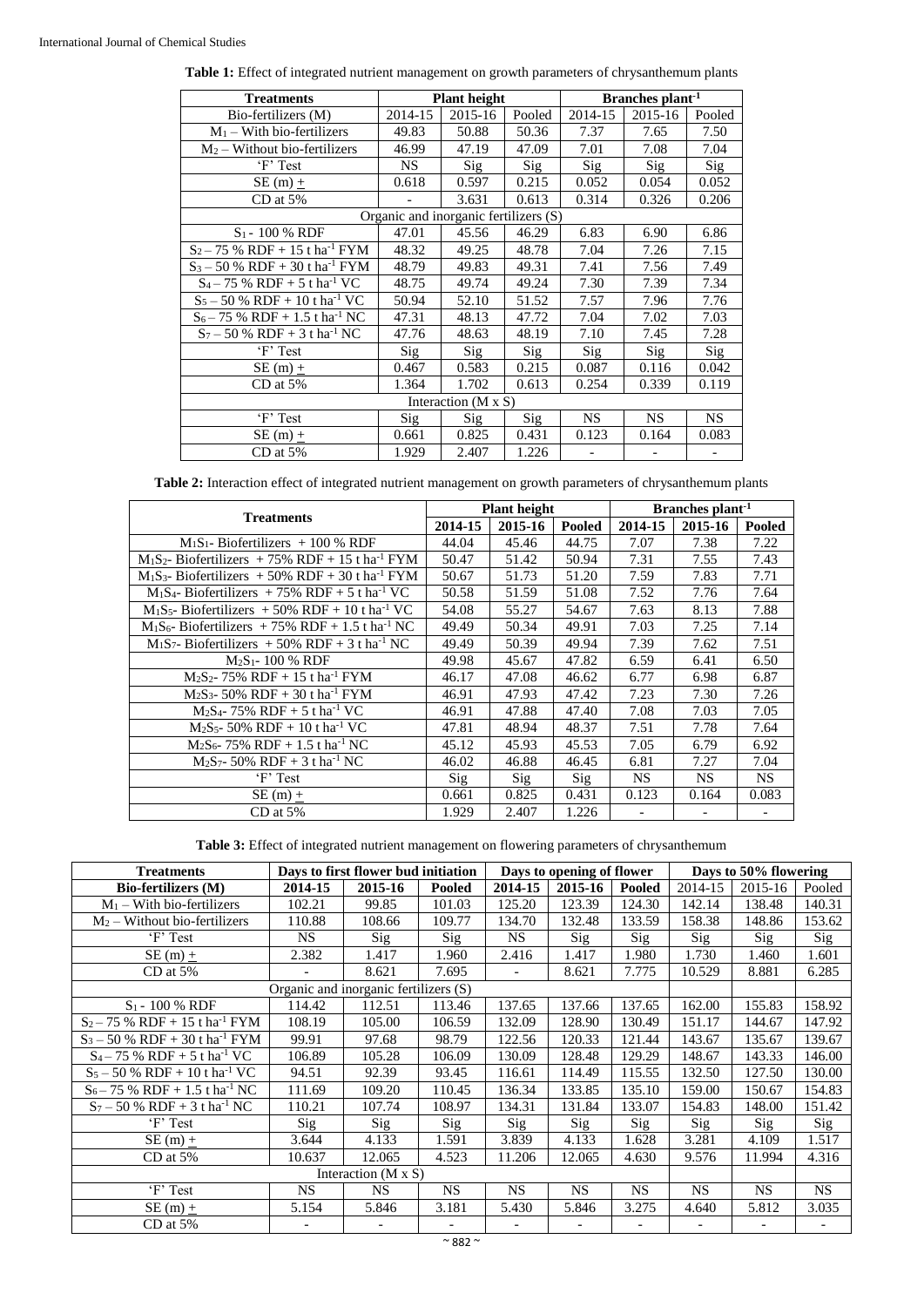During the year 2014-15, the effect of biofertilizers on days to first flower bud initiation and opening of flower was found statistically non significant however, during the year 2015-16 and in pooled data the days to first flower bud initiation (99.85 and 101.03 days, respectively) and opening of flower (123.39 and 124.30 days, respectively) were noted significantly minimum with the treatment of biofrtilizers  $(M_1)$ . Similarly, in case of 50 % flowering significantly minimum days (142.14, 138.48 and 140.31, respectively) during both the years as well as during pooled data were recorded with the treatment of biofertilizers  $(M_1)$ . The earliness in bud initiation, opening of flower and 50 % flowering in biofertilizer applied plants might be ascribed due to easy uptake of nutrients and simultaneous transport of growth promoting substances like cytokinin to the axillary buds, resulting in breakage of apical dominance. Ultimately, this has resulted in a better sink for faster mobilization of photosynthates and early transformation of plant parts from vegetative to reproductive phase. These results are in congruent with the findings of Moghadam and Shoor (2013)  $[10]$  and Bohra and Kumar (2014) <sup>[5]</sup> in chrysanthemum.

The yield parameters *viz*. flower heads plant<sup>-1</sup> (104.31, 111.70) and 108.01, respectively) and flower yield plant<sup>-1</sup> (501.07, 502.32 and 501.70 g, respectively) during both the years and in pooled data were recorded significantly maximum with the treatment of bio fertilizers  $(M_1)$ . This might be due to the fact that, biofertilizers produces growth promoting substances such as IAA, GA, vitamin B12, thiamine, riboflavin etc, which might have enhanced the soil fertility which might enhanced root and shoot development and their by growth. There after it might have influenced the reproductive phase and induced flowering which resulted in increased number of flower heads plant<sup>-1</sup> and flower yield plant<sup>-1</sup>. These results are in close conformity with the results of Palagani *et al*. (2015) [11] in chrysanthemum and Kabariel *et al*. (2016) [9] in marigold

The flower quality parameters *viz.* diameter (5.44, 5.05 and 5.24 cm, respectively) and shelf life (4.00, 3.89 and 3.94 days, respectively) were recorded significantly maximum with the treatment of biofertilizers  $(M_1)$  during both the year of experimentation as well as in pooled data. Azotobacter and PSB lead to the enhanced level of auxins which divert the photo assimilates to the developing flower buds, resulting in increased petal number and thereby, increasing the diameter and shelf life of flower. Similar results were also observed by Palagani *et al.* (2013) <sup>[12]</sup> in petunia, Airadevi and Mathad  $(2012)$ <sup>[3]</sup> in chrysanthemum.

## **Effect of organic and inorganic fertilizers**

Vegetative parameters *viz*. plant height and branches plant; flowering parameters *viz*. first flower bud initiation, opening of flower, 50% flowering; yield parameters *viz*. flower heads plant-1 , flower yield plant-1 ; flower quality parameters *viz*. diameter and shelf life of flower (Table 1, 3 and 5 ) were significantly influenced by application of organic and inorganic fertilizers.

Significantly maximum plant height (50.94 and 52.10 and 51.52 cm, respectively) during the year 2014-15 and 2015-16 as well as in pooled data was recorded with the treatment of  $S_5$  which was followed by the treatments  $S_3$  (48.79 and 49.83) cm, 49.31 cm respectively) and S<sup>4</sup> (48.75 and 49.74 cm, 49.24 cm respectively). Whereas, significantly minimum plant height was recorded under the treatment  $S_1$  (47.01 and 45.56) and 46.29 cm, respectively). Similarly, the treatment  $S_5$  had recorded significantly maximum branches plant<sup>-1</sup> (7.57 7.96 and 7.76, respectively) during both years as well as in pooled data. However, significantly minimum branches plant<sup>-1</sup> were noted under the treatment  $S_1$  (6.83, 6.90 and 6.86, respectively) during both years i.e. 2014-15 and 2015-16. The increase in plant height and branches plant<sup>-1</sup> with treatment  $S_5$  $(50\% \text{ RDF} + 10 \text{ t} \text{ ha}^{-1} \text{ vermicompost})$  might be due to the beneficial effect of vermicompost, as vermicompost enhanced the microflora, enzymatic activity, enhanced availability of nutrients at vital periods of growth, greater synthesis of carbohydrates and translocation, improved water status of plant and increased nitrate reductase activity. These results could paint in the same direction of Singh *et al*. (2015) [14] in African marigold and Bohra and Kumar  $(2014)$ <sup>[5]</sup> in chrysanthemum.

During both the years i.e. 2014-2015 and 2015-16 and also in pooled data, the treatment  $S_5$  had recorded significantly minimum days to first flower bud initiation (94.51 and 92.39 93.45 days, respectively), opening of flower (116.61 and 114.49 115.55 days, respectively) and 50% flowering (132.50, 127.50 and 130 days, respectively). Whereas, significantly maximum days to first flower bud initiation (114.42 and 112.51 113.46 days, respectively), opening of flower (137.65 and 137.66 137.65 days, respectively) and 50% flowering (162.00, 155.83 and 158.92 days, respectively) were noted under the treatment  $S_1$ . The possible reason for earliness in flowering was amplification of nutrients especially, nitrogen, phosphorus and potassium from different sources *viz*., organic manures and inorganic fertilizers, which promoted the translocation of phytohormones to the shoots resulting in the early flower initiation. It may be also due to presence of gibberellins in vermicompost which was associated with regulation of flowering which might have lead to early flowering through better uptake of nutrients. Optimum availability of all the nutrients to the plants thereby, plant completed its vegetative growth soon, resulting in early flowering i.e. earlier flower bud initiation, opening of flower buds and 50% flowering. The similar results were also reported by, Airadevi and Mathad (2012) [3] in chrysanthemum and Azmeera *et al*. (2015) [4] in African marigold.

In case of yield parameters, during both the years i.e. 2014-15 and 2015-16 as well as in pooled data, the treatment  $S_5$ recorded significantly maximum number of flower heads plant<sup>-1</sup> (106.01, 113.35 and 109.68, respectively) and flower yield plant<sup>-1</sup> ( $(520.39, 543.68$  and  $532.03$  g, respectively). Whereas, significantly minimum number of flower heads plant-1 (91.79, 98.13 and 94.96, respectively) and flower yield plant<sup>-1</sup> (391.10, 395.20 and 393.15 g, respectively) were noted under the treatment  $S_1$  during. This might be due to the fact that, application of vermicompost along with chemical fertilizers, which might have enhanced the soil fertility and thus enhanced the root and shoot development and their by growth. There after it might have influenced the reproductive phase and induced flowering which resulted in increased number of flower heads plant<sup>-1</sup> and flower yield plant<sup>-1</sup>. Similar findings were registered by Palagani *et al*. (2015) [11] in chrysanthemum, Singh *et al*. (2015) [14] and Azmeera *et al*.  $(2015)$ <sup>[4]</sup> in African marigold.

During both the years i.e. 2014-15 and 2015-16, also in pooled data, the treatment  $S_5$  recorded significantly maximum diameter of flower head (5.52 and 5.37 5.45cm, respectively), and shelf life of flower (4.07 and 3.94 4.00days, respectively) Whereas, the significantly minimum diameter of flower head (4.85 and 4.38 4.61cm, respectively) and minimum shelf life of flower (3.44 and 3.46 3.45 days, respectively) were noted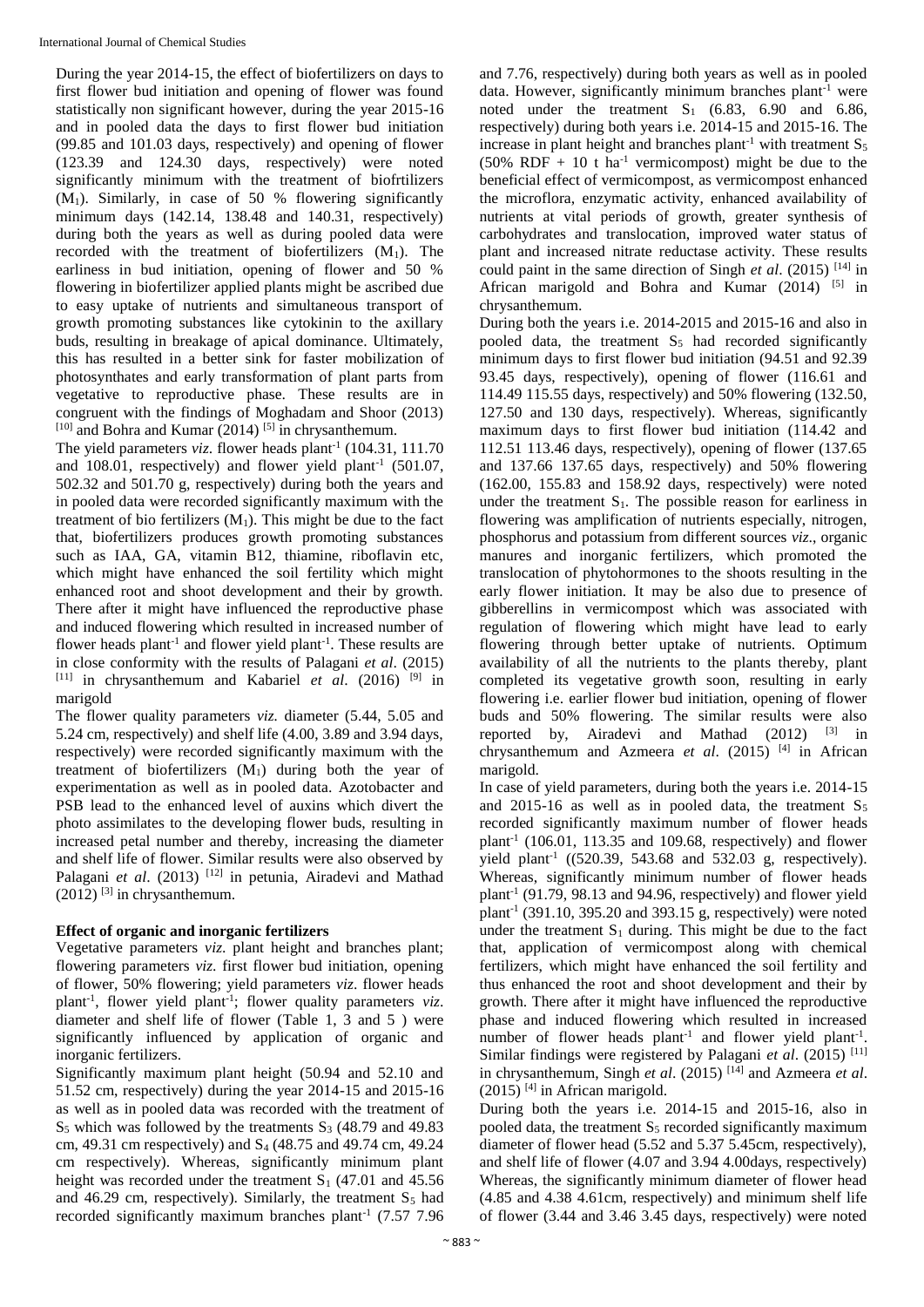under the treatment  $S_1$ . The increase in diameter and shelf life of flower with application of vemicompost along with 50 % RDF might be ascribed to the vermicompost which is rich in humic acid which contain cytokinin and auxin which also responsible for higher retention of water in the cells of flowers, increasing in diameter and lower desiccation. These results could paint in the same direction of Airadevi (2012) [1] in chrysanthemum and Azmeera *et al*. (2015) [4] in African marigold.

### **Interaction effect**

In case of interaction effect (Table 2, 4 and 6) which was found significant for plant height, flower heads plant and flower yield plant<sup>-1</sup> where as it was found to be statistically non significant for the parameters *viz*. branches plant<sup>-1</sup>, days to first flower bud initiation, days to opening of flower, days to 50% flowering, diameter of flower and shelf life of flower. In case of plant height, during the years 2014-15 and 2015-16 as well as in pooled data the treatment combination of  $M_1S_5$ had recorded significantly maximum plant height (54.08, 55.27 and 54.67 cm, respectively) as compared to all other treatments, however, significantly minimum height of plant was noted under the treatment combination  $M_1S_1$  (44.04, 45.46 and 44.75 cm, respectively). Increase in height might be due to the fact that nitrogen is fixed by Azotobacter and N being a constituent of protein and chlorophyll, plays a vital role in photosynthesis. It enhances accumulation of carbohydrates which, in turn, increased the plant height. These results are in conformity with the results reported by Patnvar *et al.* (2014)<sup>[13]</sup> in chrysanthemum and Singh *et al.*  $(2015)$  [14] in marigold.

**Table 4:** Interaction effect of integrated nutrient management on flowering parameters of chrysanthemum

| <b>Treatments</b>                                                       |                          | Days to first flower bud<br>initiation |           |                | Days to opening of flower |                | Days to 50% flowering |                |                          |  |
|-------------------------------------------------------------------------|--------------------------|----------------------------------------|-----------|----------------|---------------------------|----------------|-----------------------|----------------|--------------------------|--|
|                                                                         | 2014-15                  | 2015-16                                | 2014-15   | $2015 -$<br>16 | 2014-<br>15               | $2015 -$<br>16 | 2014-<br>15           | $2015 -$<br>16 | Pooled                   |  |
| $M_1S_1$ - Biofertilizers + 100 % RDF                                   | 110.51                   | 109.05                                 | 109.78    | 131.67         | 134.05                    | 132.86         | 155.00                | 152.00         | 153.50                   |  |
| $M_1S_2$ - Biofertilizers + 75% RDF + 15 t<br>$ha^{-1}$ FYM             | 103.18                   | 100.62                                 | 101.90    | 126.98         | 124.42                    | 125.70         | 143.00                | 139.67         | 141.33                   |  |
| $M_1S_3$ - Biofertilizers + 50% RDF + 30 t<br>ha <sup>-1</sup> FYM      | 96.82                    | 94.42                                  | 95.62     | 119.32         | 116.92                    | 118.12         | 134.67                | 131.33         | 133.00                   |  |
| $M_1S_4$ - Biofertilizers + 75% RDF + 5 t ha <sup>-1</sup><br><b>VC</b> | 102.18                   | 99.63                                  | 100.90    | 125.18         | 122.63                    | 123.90         | 140.67                | 136.00         | 138.33                   |  |
| $M_1S_5$ - Biofertilizers + 50% RDF + 10 t<br>$ha^{-1}VC$               | 90.03                    | 87.78                                  | 88.90     | 112.03         | 109.78                    | 110.90         | 124.33                | 122.33         | 123.33                   |  |
| $M_1S_6$ - Biofertilizers + 75% RDF + 1.5 t<br>$ha^{-1} NC$             | 107.02                   | 104.36                                 | 105.69    | 131.52         | 128.86                    | 130.19         | 151.00                | 145.33         | 148.17                   |  |
| $M_1S_7$ - Biofertilizers + 50% RDF + 3 t ha <sup>-1</sup><br>NC.       | 105.74                   | 103.09                                 | 104.42    | 129.74         | 127.09                    | 128.42         | 146.33                | 142.67         | 144.50                   |  |
| M <sub>2</sub> S <sub>1</sub> -100 % RDF                                | 118.33                   | 115.97                                 | 117.15    | 143.63         | 141.27                    | 142.45         | 169.00                | 159.67         | 164.33                   |  |
| $M_2S_2$ - 75% RDF + 15 t ha <sup>-1</sup> FYM                          | 113.19                   | 109.37                                 | 111.28    | 137.19         | 133.37                    | 135.28         | 159.33                | 149.67         | 154.50                   |  |
| $M_2S_3$ - 50% RDF + 30 t ha <sup>-1</sup> FYM                          | 103.00                   | 100.94                                 | 101.97    | 125.80         | 123.74                    | 124.77         | 152.67                | 140.00         | 146.33                   |  |
| $M_2S_4$ - 75% RDF + 5 t ha <sup>-1</sup> VC                            | 111.61                   | 110.93                                 | 111.27    | 135.01         | 134.33                    | 134.67         | 156.67                | 150.67         | 153.67                   |  |
| $M_2S_5$ - 50% RDF + 10 t ha <sup>-1</sup> VC                           | 98.99                    | 97.01                                  | 98.00     | 121.19         | 119.21                    | 120.20         | 140.67                | 132.67         | 136.67                   |  |
| $M_2S_6$ - 75% RDF + 1.5 t ha <sup>-1</sup> NC                          | 116.37                   | 114.04                                 | 115.21    | 141.17         | 138.84                    | 140.01         | 167.00                | 156.00         | 161.50                   |  |
| $M_2S_7$ - 50% RDF + 3 t ha <sup>-1</sup> NC                            | 114.67                   | 112.38                                 | 113.53    | 138.87         | 136.58                    | 137.73         | 163.33                | 153.33         | 158.33                   |  |
| 'F' Test                                                                | <b>NS</b>                | <b>NS</b>                              | <b>NS</b> | <b>NS</b>      | <b>NS</b>                 | <b>NS</b>      | <b>NS</b>             | <b>NS</b>      | <b>NS</b>                |  |
| $SE(m) +$                                                               | 5.154                    | 5.846                                  | 3.181     | 5.430          | 5.846                     | 3.257          | 4.640                 | 5.812          | 3.035                    |  |
| $CD$ at $5%$                                                            | $\overline{\phantom{a}}$ |                                        |           |                |                           |                |                       |                | $\overline{\phantom{a}}$ |  |

**Table 5:** Effect of integrated nutrient management on yield and quality parameters of chrysanthemum flowers

|                                                 | <b>Number of flower heads</b><br>plant <sup>-1</sup> |             |                                       | Flower yield plant <sup>-1</sup> (g) |                |        |                | Diameter of flower head<br>(cm) |        | Shelf life of flower (days) |                |        |
|-------------------------------------------------|------------------------------------------------------|-------------|---------------------------------------|--------------------------------------|----------------|--------|----------------|---------------------------------|--------|-----------------------------|----------------|--------|
| <b>Treatments</b>                               | 2014-<br>15                                          | 2015-<br>16 | Pooled                                | $2014 -$<br>15                       | $2015 -$<br>16 | Pooled | $2014 -$<br>15 | $2015 -$<br>16                  | Pooled | 2014-<br>15                 | $2015 -$<br>16 | Pooled |
|                                                 |                                                      |             |                                       |                                      |                |        |                |                                 |        |                             |                |        |
| $M_1$ – With bio-<br>fertilizers                | 104.31                                               | 111.70      | 108.01                                | 501.07                               | 502.32         | 501.70 | 5.44           | 5.05                            | 5.24   | 4.00                        | 3.89           | 3.94   |
| $M_2$ – Without bio-<br>fertilizers             | 95.36                                                | 101.78      | 98.57                                 | 426.20                               | 426.98         | 426.59 | 5.03           | 4.57                            | 4.80   | 3.64                        | 3.54           | 3.59   |
| 'F' Test                                        | Sig                                                  | Sig         | Sig                                   | Sig                                  | Sig            | Sig    | Sig            | Sig                             | Sig    | Sig                         | Sig            | Sig    |
| SE (m) $\pm$                                    | 1.358                                                | 1.529       | l.446                                 | 10.558                               | 10.556         | 10.557 | 0.046          | 0.065                           | 0.057  | 0.056                       | 0.045          | 0.051  |
| $CD$ at 5%                                      | 8.266                                                | 9.305       | 5.679                                 | 64.244                               | 64.232         | 41.452 | 0.282          | 0.398                           | 0.222  | 0.342                       | 0.274          | 0.199  |
|                                                 |                                                      |             | Organic and inorganic fertilizers (S) |                                      |                |        |                |                                 |        |                             |                |        |
| $S_1 - 100 %$ RDF                               | 91.79                                                | 98.13       | 94.96                                 | 391.10                               | 395.20         | 393.15 | 4.85           | 4.38                            | 4.61   | 3.44                        | 3.46           | 3.45   |
| $S_2 - 75$ % RDF + 15<br>t ha <sup>-1</sup> FYM | 100.29                                               | 107.23      | 103.76                                | 464.99                               | 465.98         | 465.48 | 5.25           | 4.78                            | 5.01   | 3.85                        | 3.73           | 3.79   |
| $S_3 - 50 % RDF + 30$<br>t ha <sup>-1</sup> FYM | 101.72                                               | 108.76      | 105.24                                | 482.24                               | 474.57         | 478.41 | 5.32           | 4.85                            | 5.08   | 3.89                        | 3.78           | 3.84   |
| $S_4 - 75$ % RDF + 5 t<br>$ha^{-1}VC$           | 101.26                                               | 108.26      | 104.76                                | 473.43                               | 469.54         | 471.49 | 5.28           | 4.83                            | 5.06   | 3.89                        | 3.76           | 3.82   |
| $S_5 - 50 % RDF + 10$                           | 106.01                                               | 113.35      | 109.68                                | 520.39                               | 543.68         | 532.03 | 5.52           | 5.37                            | 5.45   | 4.07                        | 3.94           | 4.00   |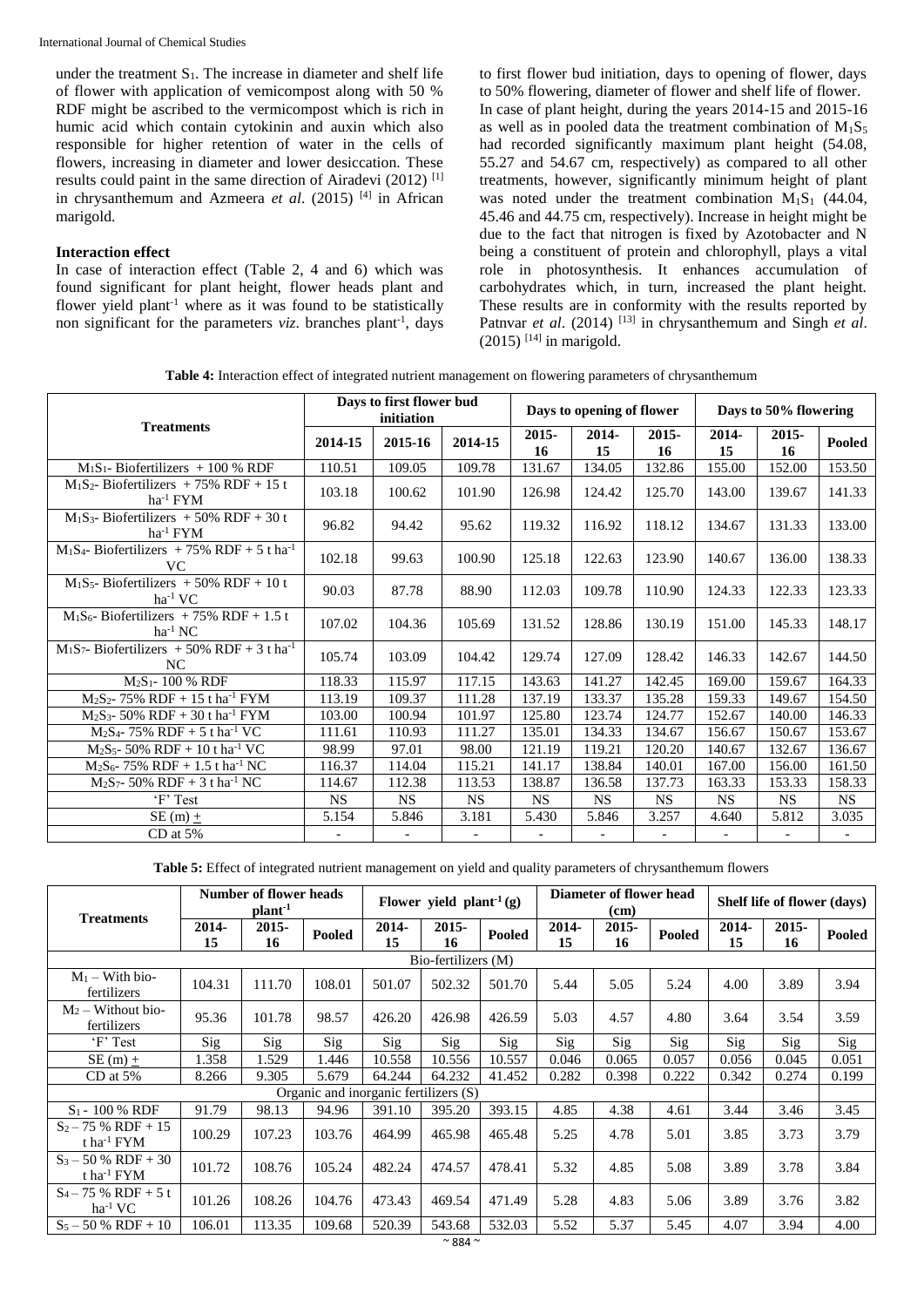| t ha <sup>-1</sup> VC                             |       |        |        |                     |        |        |           |           |                          |                          |       |       |
|---------------------------------------------------|-------|--------|--------|---------------------|--------|--------|-----------|-----------|--------------------------|--------------------------|-------|-------|
| $S_6 - 75$ % RDF +<br>$1.5$ t ha <sup>-1</sup> NC | 98.16 | 104.94 | 101.55 | 449.23              | 444.14 | 446.69 | 5.15      | 4.68      | 4.92                     | 3.77                     | 3.65  | 3.71  |
| $S_7 - 50$ % RDF + 3 t<br>$ha^{-1}NC$             | 99.62 | 106.51 | 103.07 | 464.05              | 459.44 | 461.75 | 5.27      | 4.76      | 5.01                     | 3.82                     | 3.70  | 3.76  |
| 'F' Test                                          | Sig   | Sig    | Sig    | Sig                 | Sig    | Sig    | Sig       | Sig       | Sig                      | Sig                      | Sig   | Sig   |
| SE (m) $\pm$                                      | 0.960 | 1.024  | 0.405  | 7.967               | 10.894 | 3.896  | 0.064     | 0.107     | 0.036                    | 0.045                    | 0.044 | 0.018 |
| $CD$ at 5%                                        | 2.801 | 2.989  | 1.152  | 23.253              | 31.797 | 11.078 | 0.188     | 0.131     | 0.103                    | 0.132                    | 0.129 | 0.052 |
|                                                   |       |        |        | Interaction (M x S) |        |        |           |           |                          |                          |       |       |
| 'F' Test                                          | Sig   | Sig    | Sig    | Sig                 | Sig    | Sig    | <b>NS</b> | <b>NS</b> | <b>NS</b>                | NS                       | NS    | NS.   |
| SE (m) $\pm$                                      | 1.357 | 1.448  | 0.810  | 11.266              | 15.406 | 7.792  | 0.091     | 0.152     | 0.072                    | 0.064                    | 0.063 | 0.036 |
| $CD$ at 5%                                        | 3.961 | 4.227  | 2.303  | 32.884              | 44.968 | 22.156 |           |           | $\overline{\phantom{0}}$ | $\overline{\phantom{0}}$ |       |       |

**Table 6:** Interaction effect of integrated nutrient management on yield and quality parameters of chrysanthemum flowers

|                                                                              |             | <b>Number of flower heads</b><br>plant <sup>-1</sup> |        |             | Flower yield plant <sup>-1</sup> (g) |               |                          | Diameter of flower head<br>(cm) |                | <b>Shelf life of flower</b><br>(days) |                          |                |
|------------------------------------------------------------------------------|-------------|------------------------------------------------------|--------|-------------|--------------------------------------|---------------|--------------------------|---------------------------------|----------------|---------------------------------------|--------------------------|----------------|
| <b>Treatments</b>                                                            | 2014-<br>15 | 2015-<br>16                                          | Pooled | 2014-<br>15 | 2015-<br>16                          | <b>Pooled</b> | 2014-<br>15              | 2015-<br>16 <sup>2</sup>        | <b>Pooled</b>  | 2014-<br>15                           | 2015-<br>16              | <b>Pooled</b>  |
| $M1S1$ - Biofertilizers +<br>100 % RDF                                       | 93.38       | 99.99                                                | 96.68  | 401.61      | 394.73                               | 398.17        | 5.02                     | 4.46                            | 4.74           | 3.54                                  | 3.56                     | 3.55           |
| $M_1S_2$ - Biofertilizers +<br>75% RDF + 15 t ha <sup>-1</sup><br><b>FYM</b> | 105.17      | 112.62                                               | 108.89 | 503.39      | 505.87                               | 504.63        | 5.46                     | 5.03                            | 5.24           | 4.03                                  | 3.91                     | 3.97           |
| $M_1S_3$ - Biofertilizers +<br>50% RDF + 30 t ha <sup>-1</sup><br><b>FYM</b> | 105.81      | 113.30                                               | 109.56 | 518.26      | 510.80                               | 514.53        | 5.48                     | 5.06                            | 5.27           | 4.06                                  | 3.93                     | 4.00           |
| $M_1S_4$ - Biofertilizers +<br>75% RDF + 5 t ha <sup>-1</sup><br>$\rm VC$    | 105.47      | 112.95                                               | 109.21 | 510.71      | 508.57                               | 509.64        | 5.48                     | 5.04                            | 5.26           | 4.05                                  | 3.92                     | 3.98           |
| $M_1S_5$ - Biofertilizers +<br>50% RDF + 10 t ha <sup>-1</sup><br><b>VC</b>  | 113.01      | 121.02                                               | 117.02 | 586.07      | 608.39                               | 597.23        | 5.85                     | 5.84                            | 5.84           | 4.34                                  | 4.20                     | 4.27           |
| $M_1S_6$ - Biofertilizers +<br>75% RDF + $1.5$ t ha <sup>-1</sup><br>NC      | 103.19      | 110.50                                               | 106.84 | 489.16      | 486.90                               | 488.03        | 5.36                     | 4.93                            | 5.15           | 3.96                                  | 3.83                     | 3.90           |
| $M_1S_7$ - Biofertilizers +<br>50% RDF + 3 t ha <sup>-1</sup><br>NC          | 104.16      | 111.54                                               | 107.85 | 498.29      | 500.99                               | 499.64        | 5.41                     | 4.98                            | 5.19           | 4.00                                  | 3.87                     | 3.93           |
| M <sub>2</sub> S <sub>1</sub> -100 % RDF                                     | 90.19       | 96.27                                                | 93.23  | 380.58      | 395.67                               | 388.12        | 4.68                     | 4.30                            | 4.49           | 3.33                                  | 3.35                     | 3.34           |
| $M_2S_2$ - 75% RDF + 15 t<br>ha <sup>-1</sup> FYM                            | 95.42       | 101.84                                               | 98.63  | 426.58      | 426.08                               | 426.33        | 5.04                     | 4.53                            | 4.78           | 3.66                                  | 3.55                     | 3.60           |
| $\overline{M_2S_3}$ - 50% RDF + 30 t<br>ha <sup>-1</sup> FYM                 | 97.64       | 104.21                                               | 100.92 | 446.22      | 438.35                               | 442.28        | 5.15                     | 4.65                            | 4.90           | 3.73                                  | 3.63                     | 3.68           |
| $M_2S_4$ - 75% RDF + 5 t<br>ha <sup>-1</sup> VC                              | 97.05       | 103.58                                               | 100.31 | 436.16      | 430.52                               | 433.34        | 5.08                     | 4.62                            | 4.85           | 3.73                                  | 3.61                     | 3.67           |
| $M_2S_5$ - 50% RDF + 10 t<br>$ha^{-1}VC$                                     | 99.02       | 105.67                                               | 102.34 | 454.72      | 478.96                               | 466.84        | 5.19                     | 4.91                            | 5.05           | 3.80                                  | 3.68                     | 3.74           |
| $M_2S_6$ - 75% RDF + 1.5<br>t ha $^{-1}$ NC                                  | 93.13       | 99.39                                                | 96.26  | 409.30      | 401.38                               | 405.34        | 4.95                     | 4.44                            | 4.69           | 3.57                                  | 3.46                     | 3.52           |
| $M_2S_7 - 50\% RDF + 3t$<br>$ha^{-1} NC$                                     | 95.09       | 101.48                                               | 98.28  | 429.81      | 417.89                               | 423.85        | 5.12                     | 4.55                            | 4.83           | 3.65                                  | 3.53                     | 3.59           |
| 'F' Test                                                                     | Sig         | Sig                                                  | Sig    | Sig         | Sig                                  | Sig           | <b>NS</b>                | NS                              | <b>NS</b>      | <b>NS</b>                             | NS                       | $_{\rm NS}$    |
| SE (m) $\pm$                                                                 | 1.357       | 1.448                                                | 0.810  | 11.266      | 15.406                               | 7.792         | 0.091                    | 0.152                           | 0.072          | 0.064                                 | 0.063                    | 0.036          |
| CD at $5\%$                                                                  | 3.961       | 4.227                                                | 2.303  | 32.884      | 44.968                               | 22.156        | $\overline{\phantom{a}}$ | $\mathbb{Z}^{\mathbb{Z}}$       | $\mathbb{L}^+$ | $\mathcal{L}^{\pm}$                   | $\overline{\phantom{a}}$ | $\mathbb{L}^+$ |

In case of yield parameters, during both the years i.e. 2014-15 and 2015-16, as well as in pooled data significantly maximum flower heads plant<sup>-1</sup> (113.01, 121.02 and 117.02, respectively) and flower yield plant<sup>-1</sup> (586.07, 608.39 and 597.23 g, respectively) were harvested with the treatment combination  $M_1S_5$ . Whereas significantly minimum flower heads plant<sup>-1</sup> (90.19, 96.27 and 93.23, respectively) were harvested under the treatment combination  $M_2S_1$ . Whereas, in case of flower yield plant-1 were found to be minimum with the treatment combination  $M_2S_1$  (380.58 and 388.12 g, respectively) during the year 2014-15 and in pooled data and the treatment combination  $M_1S_1$  (394.73 g) during the year 2015-16. The increased in flower heads plant<sup>-1</sup> and flower yield plant<sup>-1</sup> might be due to the combined beneficial effect of

biofertilizers along with 50% RDF and vermicompost. These results are in accordance with the findings of Jadhav *et al*. (2014)  $^{[8]}$  in African marigold and Airadevi (2014)  $^{[2]}$  in chrysanthemum.

#### **References**

- 1. Airadevi PA. Integrated nutrient management studies in garland chrysanthemum. Bioinfolet. 2012; 9(4 A):430- 434.
- 2. Airadevi PA. Effect of integrated nutrient management on yield, economics and nutrient uptake of garland chrysanthemum *Chrysanthemum coronarium* L. Asian J Hort. 2014; 9(1):132-135.